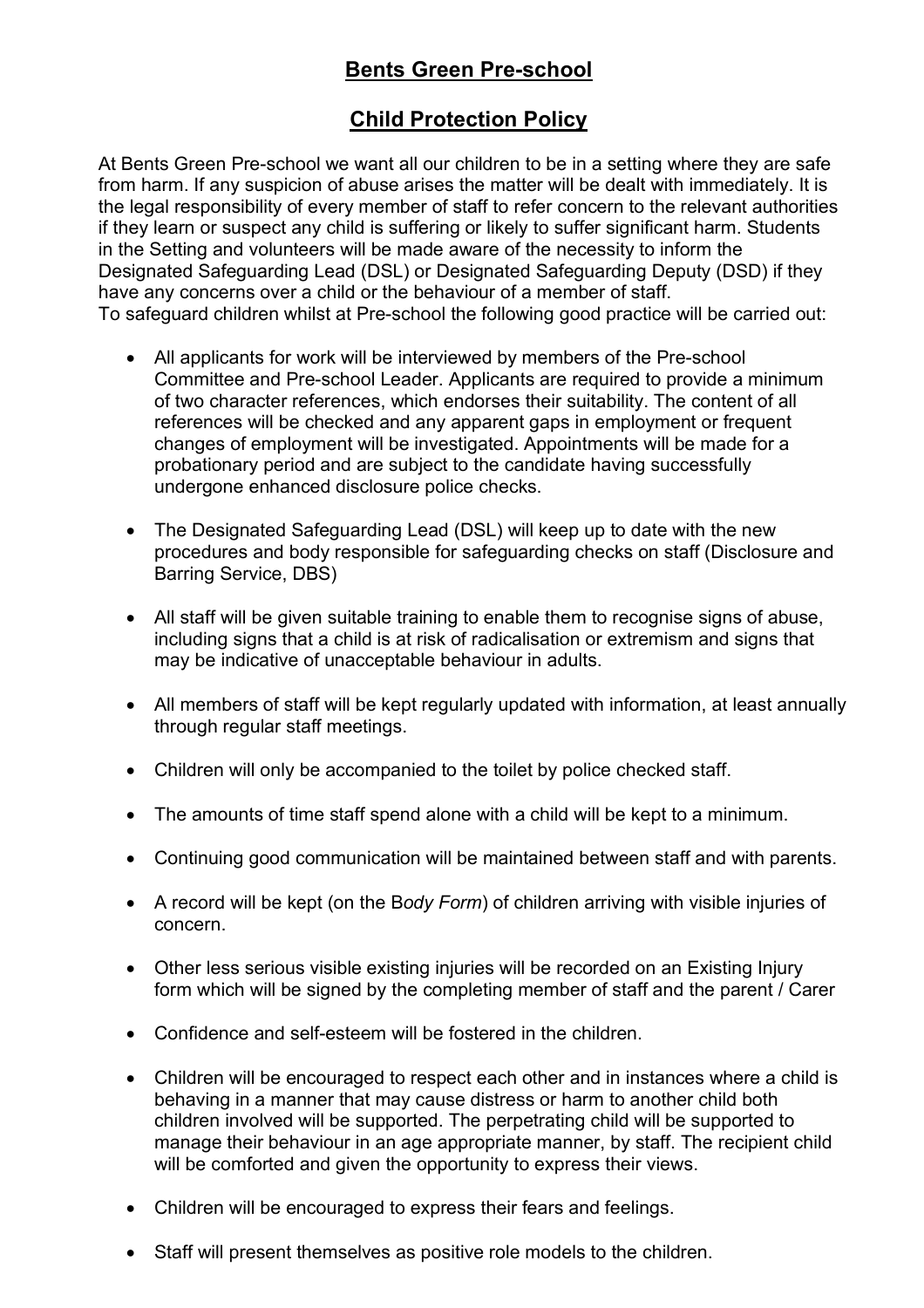#### **Child Protection Policy (cont)**

- Safe and secure methods of arriving at and departing from Pre-school will be maintained.
- Parents will be made aware of the Child Protection Policy when their child is admitted to Pre-school.
- All members of staff will have an annual Appraisal and regular Supervision sessions

### **Areas of Child Abuse.**

There are five main areas of child abuse: physical / emotional / sexual / neglect/ domestic violence and abuse.

### **1. Physical Abuse**

Physical abuse may involve hitting, shaking, throwing, poisoning, burning or scalding, drowning, suffocating, or otherwise causing physical harm to a child.

Physical harm may also be caused when a parent fabricates the symptoms of, or deliberately induces illness in a child.

**Symptoms** of this *may* be bite marks, burns, bruises in unusual places, finger marks, amongst others.

### **2. Emotional Abuse**

Emotional abuse is the persistent emotional maltreatment of a child such as to cause severe and persistent effects on the child's emotional development, and may involve:

- Conveying to children that they are worthless or unloved, inadequate, or valued only insofar as they meet the needs of another person;
- Imposing age or developmentally inappropriate expectations on children. These may include interactions that are beyond the child's developmental capability, as well as overprotection and limitation of exploration and learning, or preventing the child participating in normal social interaction;
- Seeing or hearing the ill-treatment of another e.g. where there is domestic violence and abuse;
- Serious bullying, causing children frequently to feel frightened or in danger;
- Exploiting and corrupting children.

Some level of emotional abuse is involved in all types of maltreatment of a child, though it may occur alone.

**Symptoms** of this *may* be a child with low self-esteem, withdrawn behaviour, excessively clingy or tearful behaviour, fear of one or both parents, aggression or inappropriate behaviour towards peers, amongst others.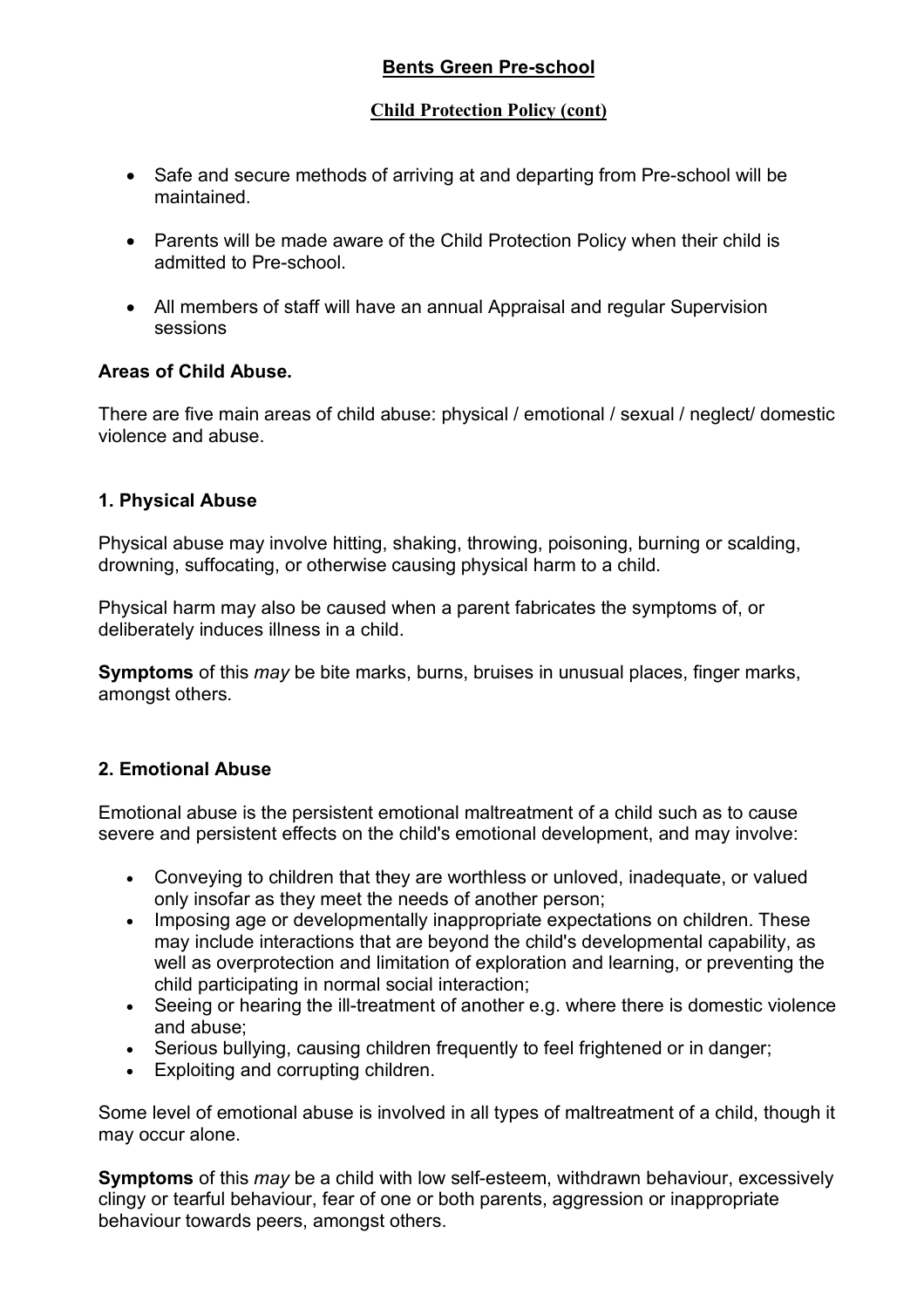#### **Child Protection Policy (cont)**

#### **3. Sexual Abuse**

Sexual abuse involves forcing or enticing a child or young person to take part in sexual activities, not necessarily involving a high level of violence, whether or not the child is aware of what is happening. The activities may involve physical contact, including assault by penetration (e.g. rape or oral sex) or non-penetrative acts such as masturbation, kissing, rubbing and touching outside of clothing.

Sexual abuse includes non-contact activities, such as involving children in looking at, including online and with mobile phones, or in the production of, pornographic materials, watching sexual activities or encouraging children to behave in sexually inappropriate ways or grooming a child in preparation for abuse (including via the internet). Sexual abuse is not solely perpetrated by adult males. Women can also commit acts of sexual abuse, as can other children.

In addition; Sexual abuse includes abuse of children through sexual exploitation. Penetrative sex where one of the partners is under the age of 16 is illegal, although prosecution of similar age, consenting partners is not usual. However, where a child is under the age of 13 it is classified as rape under Section 5 Sexual Offences Act 2003.

**Symptoms** of this *may* be exhibiting sexual behaviour, using inappropriate language, self harm, amongst others.

### **4. Neglect** (See also Sheffield Neglect Strategy.)

Neglect is the persistent failure to meet a child's basic physical and/or psychological needs, likely to result in the serious impairment of the child's health or development.

Neglect may occur during pregnancy as a result of maternal substance misuse, maternal mental ill health or learning difficulties or a cluster of such issues. Where there is domestic abuse and violence towards a carer, the needs of the child may be neglected.

Once a child is born, neglect may involve a parent failing to:

- Provide adequate food, clothing and shelter (including exclusion from home or abandonment);
- Protect a child from physical and emotional harm or danger;
- Ensure adequate supervision (including the use of inadequate care-givers);
- Ensure access to appropriate medical care or treatment.

It may also include neglect of, or unresponsiveness to, a child's basic emotional, social and educational needs.

**Symptoms** of this *may* be a child inappropriately dressed, children suffering from untreated medical conditions, children who suffer frequent accidents, children who frequently present as dirty or in soiled clothing, unusual levels of hunger, amongst others.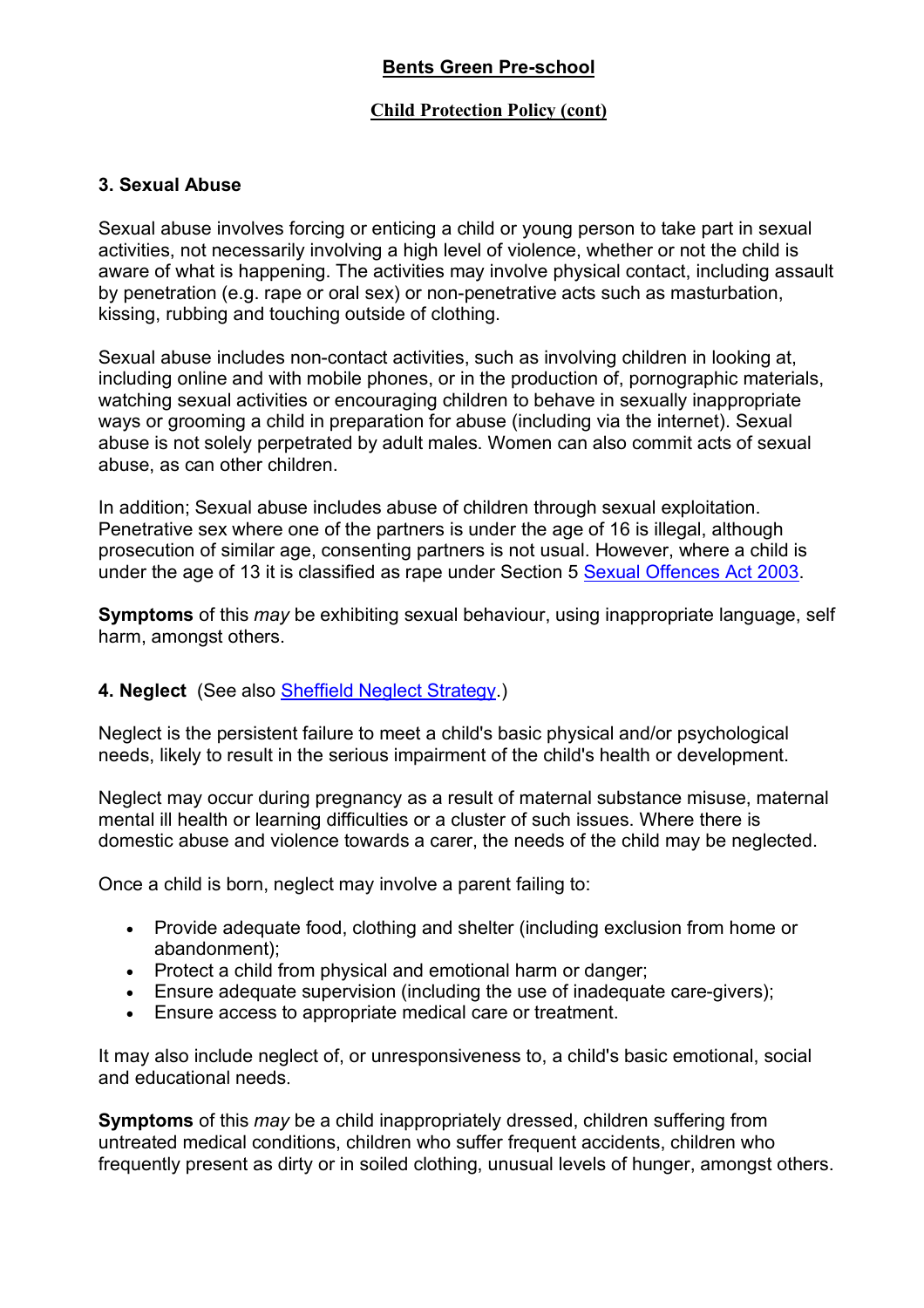#### **Child Protection Policy (cont)**

### **5. Domestic Violence and Abuse**

Research analysing Serious Case Reviews has demonstrated a significant prevalence of domestic abuse in the history of families with children who are subject of Child Protection Plans. Children can be affected by seeing, hearing and living with domestic violence and abuse as well as being caught up in any incidents directly, whether to protect someone or as a target. It should also be noted that the age group of 16 and 17 year olds have been found in recent studies to be increasingly affected by domestic violence in their peer relationships.

It should therefore be considered in responding to concerns that the Home Office definition of domestic violence and abuse (2013) is as follows:

Any incident or pattern of incidents of controlling, coercive or threatening behaviour, violence and abuse between those aged 16 or over, who are or have been intimate partners or family members regardless of gender and sexuality.

This can encompass, but is not limited to, the following types of abuse:

- Psychological;
- Physical;
- Sexual;
- Financial;
- Emotional.

Controlling behaviour is: a range of acts designed to make a person subordinate and/or dependent by isolating them from sources of support, exploiting their resources and capacities for personal gain, depriving them of the means needed for independence, resistance and escape and regulating their everyday behaviour.

Coercive behaviour is: an act or a pattern of acts of assault, threats, humiliation and intimidation or other abuse that is used to harm, punish, or frighten their victim.

**Members of staff need to be especially aware that children with disabilities may be more vulnerable to abuse** due to the following factors:

- They often need more personal care
- They are less likely to receive sex education or information about their own bodies
- They may be more physically and socially isolated
- They are more likely to have multiple carers and spend time in residential care
- They may not be able to get out of the way or tell anyone what is happening
- Carers may feel that maltreatment matters less with disabled children
- Indicators of abuse are explained away by others as a consequence of the disability

**Radicalisation and extremism**: The Pre-school has a statutory Duty, under the Prevent Duty 2015, to protect children from radicalisation and extremism, and the harmful effects these can have. Staff will be alert to any changes in behaviour or other indicators that children are suffering from, or at risk of radicalisation. As part of the process of prevention we focus on supporting children's personal, social and emotional development throughout their time at Pre-school. We also support their development of the fundamental British values through the activities on offer in Pre-school, through the curriculum and staff role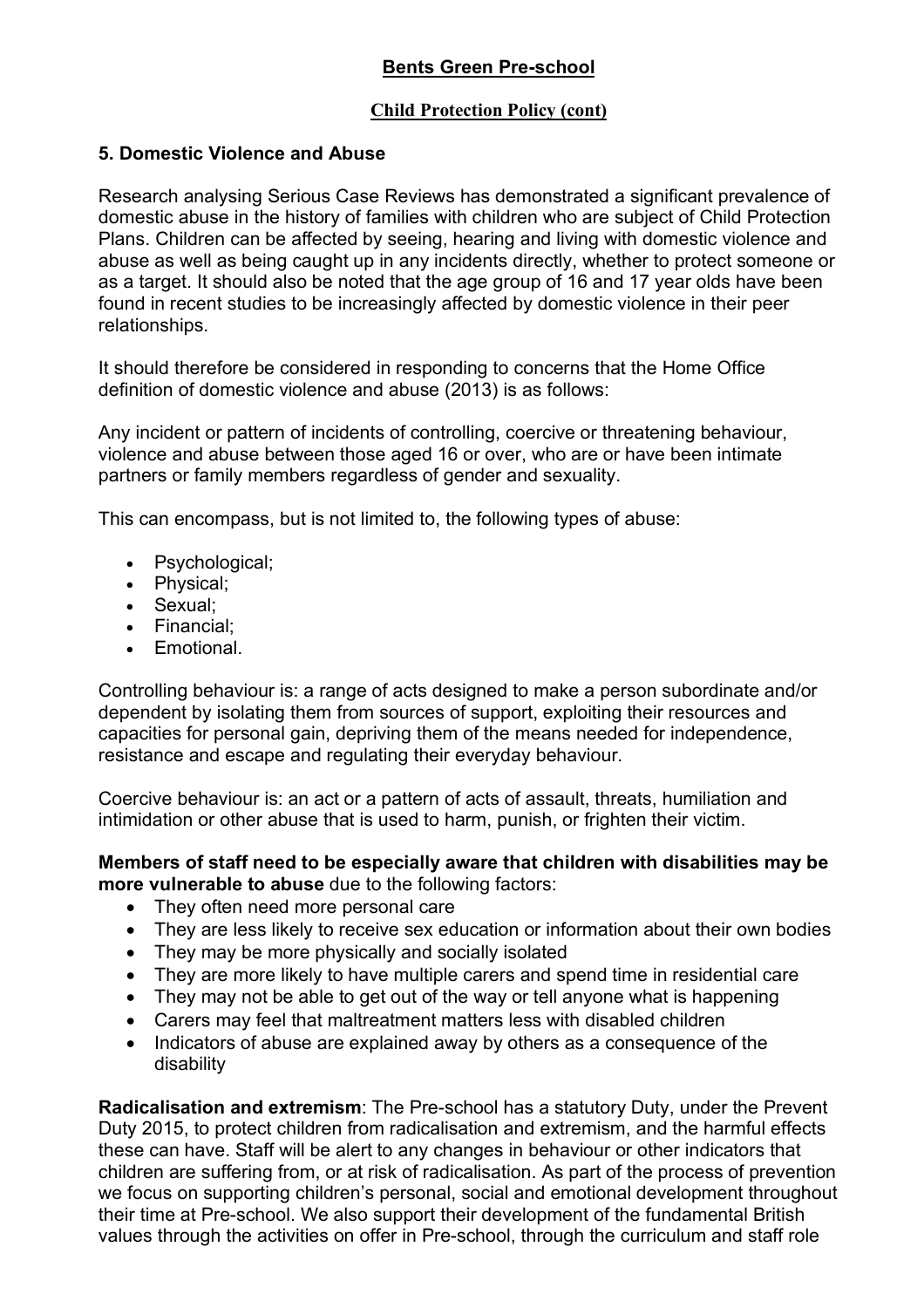### **Child Protection Policy (cont)**

models. If staff have concerns that a child is at risk of radicalisation then the same safeguarding procedures will be followed as for other types of actual or suspected abuse.

If any suspicions of abuse arise, or critical changes in a child's behaviour or appearance are seen, they will be reported to the Pre-school's Designated Safeguarding Lead (DSL). **Michele Albiston** currently holds this position with **Kath Ivison** deputising in Michele's absence. Total confidentiality will be maintained. Issues of suspected child abuse will **only** be discussed with those who **need** to know.

In cases of suspected child abuse the following **procedure** will be carried out:

The child's Pre-school records will be consulted by the DSL to consider whether the change noticed is outside the child's usual behaviour patterns.

• Any concerns about the child will be discussed in confidence by the DSL with the parents (except where to do so would endanger the child, another child in the household or if it would jeopardise a police investigation).

• Any concerns will be recorded by the DSL, confidentially, and kept apart from the child's other Pre-school records.

• Advice can be sought by the DSL, from other child protection agencies, including the Local Authorities Social Care Department, Safeguarding advisory service or the NSPCC.

• Any continuing concerns the DSL might have will be passed on to the Local Authorities Social Care Department.

• Recording of observations by staff will continue: the record will include the time, date, and will describe objectively the child's behaviour and appearance without comment or interpretation and, where possible the exact words spoken by the child. The record will be signed by the member of staff making the observation, together with any other witnesses.

• Access to these records will be restricted to the DSL, the DSD and Pre-school Leader **only**.

#### **If there are serious concerns or evidence that a child is at risk or has been abused then information will be recorded and passed on as soon as possible to the Local Authorities Social Care department with responsibility for the area in which the child lives.**

It is important to remember when receiving information from a child the following points: Do not 'interrogate' the child.

Keep calm and be reassuring.

Only ask questions to clarify information and ensure they are 'open ended'.

Do not make promises you can -not keep e.g." I won't tell anyone".

Take the child seriously.

Bents Green Pre-school will offer support to parents and their families who are faced with difficulties. We will listen, offer advice where appropriate and introduce parents to suitable supportive agencies all in strict confidence. Parents wishing to take up this offer of confidential assistance should approach, in the first instance, either the Pre-school Leader or the DSL. The overriding priority of the DSL and staff at Bents Green Pre-school will **always** be the welfare of the children in their care. Our primary responsibility is to provide for the child's developmental needs. These include the fostering of self-care skills, the development of social relationships and encouraging emotional and behavioural advancement, as well as providing an educational foundation and promoting desirable attitudes to good health and the formation of self-identity and self-esteem. We also maintain progress records, which would be available in the event of any need for assessment.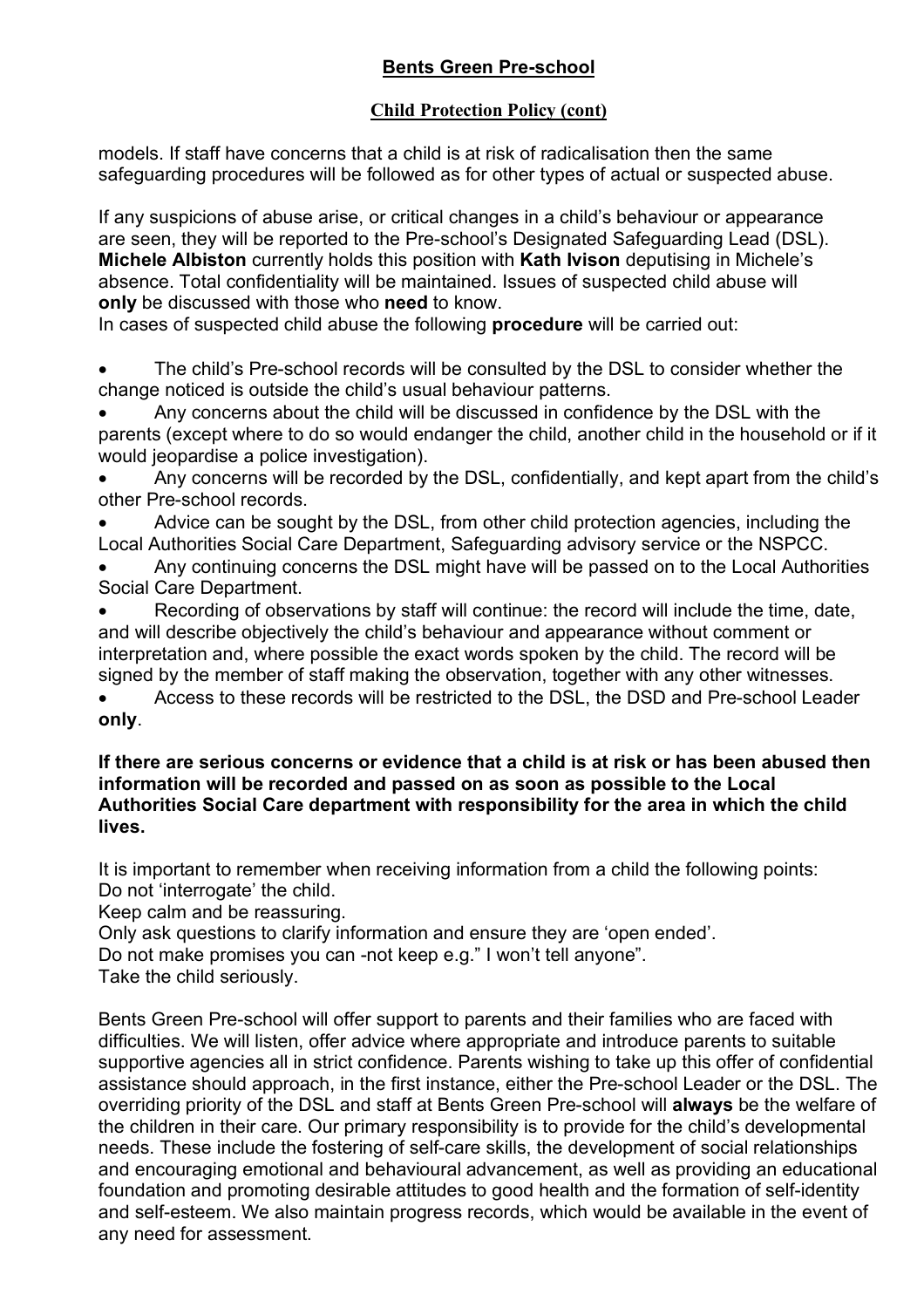### **Child Protection Policy (cont)**

In order to support children and enable them to reach their full potential it may be necessary to complete a Family Common Assessment Framework (FCAF). The parents/carers consent will be gained before completion of this form. Any completed FCAFs will be stored, securely, in Pre-school as part of the child's confidential records. Access to a child's FCAF may be given to other professionals to support the child and gain the best outcomes for them.

Where abuse is suspected and after referral to Social Care an assessment will be initiated by them to determine whether the child might experience suspected, actual or likely significant harm. If this is considered unlikely other agencies may still be introduced to work with and support the family. If harm is considered likely facilities exist to enable appropriate emergency action to be taken to protect the child from harm. If an assessment investigation is considered appropriate both the parents and Pre-school are entitled to full involvement. The assessment will consider the child's whole circumstances, which include the elements for which Pre-school is responsible and the family situation together with those parts influenced by the wider family and social and environmental factors.

### **Home Visits.**

Bents Green Pre-school offer Home Visits to families prior to starting to attend Pre-school. If a member of staff has cause for concern regarding a child's welfare whilst on a Home Visit they will follow the procedure outlined in the appendix titled 'Flowchart for Home Visiting Protocol-Pre Admission visit'.

### **Procedure if parent or carer arrives under the influence of alcohol or drugs**

- Try to talk to the parent separately from the child
- Tell him/her that they are not in an appropriate condition to take the child and suggest they contact someone else to come and collect them. If necessary help them to make phone calls.
- If they refuse to co-operate, and are driving, make a note of their vehicle registration number and contact the police on 999
- If they will not co-operate but are not driving contact the children's social care office for the area the child lives or the emergency duty team if out of hours

### **In an emergency contact South Yorkshire Police by ringing 999**

See also appendix titled 'what to do if a parent arrives at your Early Years setting under the influence of alcohol or drugs'.

### **Procedure for Looked After Children**

As a Pre-school we have a duty to ensure that any child who falls within the definition of a Looked After Child attending Pre-school has our support to progress appropriately in their development. In order to ensure this we will

- Have a named member of staff responsible for LAC (Looked After Children). This is currently **Michele Albiston**
- Have a written Education Action plan for each individual LAC
- Ensure regular contact with the relevant people involved with the child e.g. Parents, Social Care Worker
- Ensure we have records for any LAC covering their development, photographs, saved artwork etc, which could be used towards creating a permanent record of their time at Pre-school

See also booklet entitled Caring for Looked After Children from Birth to Five in Early Years Settings. A Guide for Practitioners

which is in the filing cabinet under Safeguarding.

This policy is under continual review and is re-evaluated every two years.

See also Policy for Responding to an Allegation Made Against a Member of Staff.